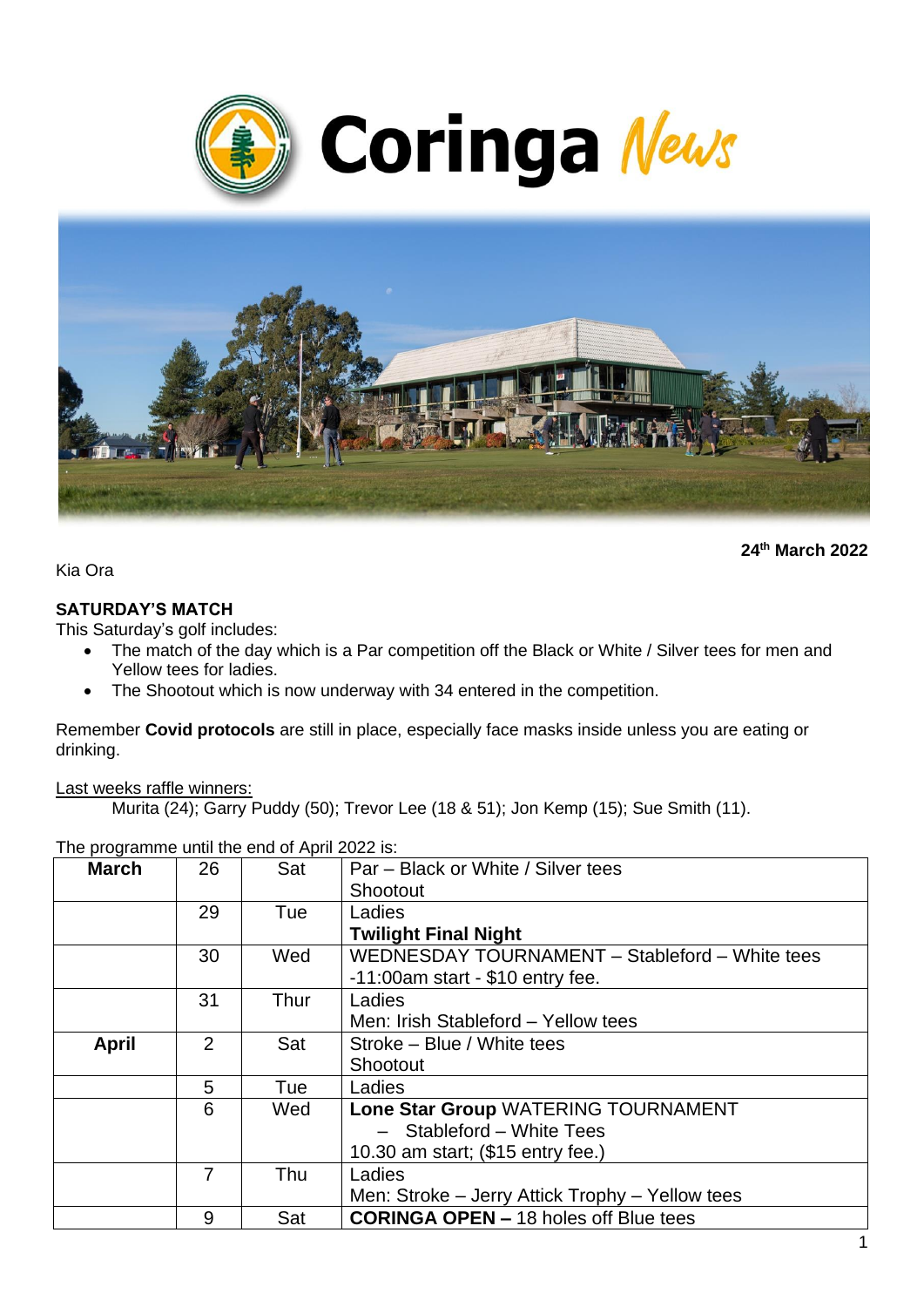|    |      | [Gross and Nett.]<br>Shootout                                                                                                     |
|----|------|-----------------------------------------------------------------------------------------------------------------------------------|
| 12 | Tue  | Ladies                                                                                                                            |
| 13 | Wed  | <b>Templeton Wednesday Tournament</b>                                                                                             |
| 14 | Thu  | Ladies<br>Men: Stableford - White tees                                                                                            |
| 16 | Sat  | Stroke - White tees.<br>(Kornz Trophy match play with Alpha Group after<br>midday)<br>Vets Cup 4 <sup>th</sup> round<br>Shootout. |
| 19 | Tue  | Ladies                                                                                                                            |
| 20 | Wed  | WEDNESDAY TOURNAMENT - Stableford - Silver Tees<br>- 11 am start; \$10 entry fee.                                                 |
| 21 | Thu  | Ladies<br>Men: Par - Yellow Tees                                                                                                  |
| 23 | Sat  | Stroke – Blue / Silver tees<br>Vets Cup 5 <sup>th</sup> and final round<br>Shootout                                               |
| 25 | Mon  | <b>ANZAC DAY - Course Open</b>                                                                                                    |
| 26 | Tue  | Ladies                                                                                                                            |
| 27 | Wed  | <b>Ellesmere Wednesday Tournament</b>                                                                                             |
| 28 | Thur | Ladies<br>Men: Stableford - Yellow tees                                                                                           |
| 30 | Sat  | Stroke - Blue / Silver tees<br>Shootout                                                                                           |

## **SHOOTOUT 2022**

The Shootout is well underway with 34 participants so far. There is still time to put your name down on the list in the pro shop as the competition runs throughout the year. Results are on the website each week.

John Brettell Shootout Convenor

#### **CLUB NEWS**

#### **New Members**

We welcome the following five new members who have joined since the last newsletter Andy Ashby Mary Joung David Jun Keith Lowe Jonathan Zhou

Do not hesitate to ask from the pro shop or any of the members how the club functions and the different competitions we run throughout the week. Most importantly do enjoy your time at Coringa.

# **INTERCLUB**

#### **Metro A**

Better give you the horrible news. Coringa played Avondale on Sunday at Avondale. I was going in feeling that we had a good chance. Yikes, a 8 nil loss at the end of the day and some pretty gloomy faces in the clubhouse, but after a beer the smiles came back , Avondale played really well and we just weren't able to get into any real rhythm, still a good day. It was a tough end to a pretty cool season. I really enjoyed playing all the other clubs and meeting lots of new people and getting to know the guys at Coringa a little more and I hope that everyone that played enjoyed themselves as well. Thanks to everyone that participated. I really appreciate it and am looking forward to next season.

James Willetts – Player / Manager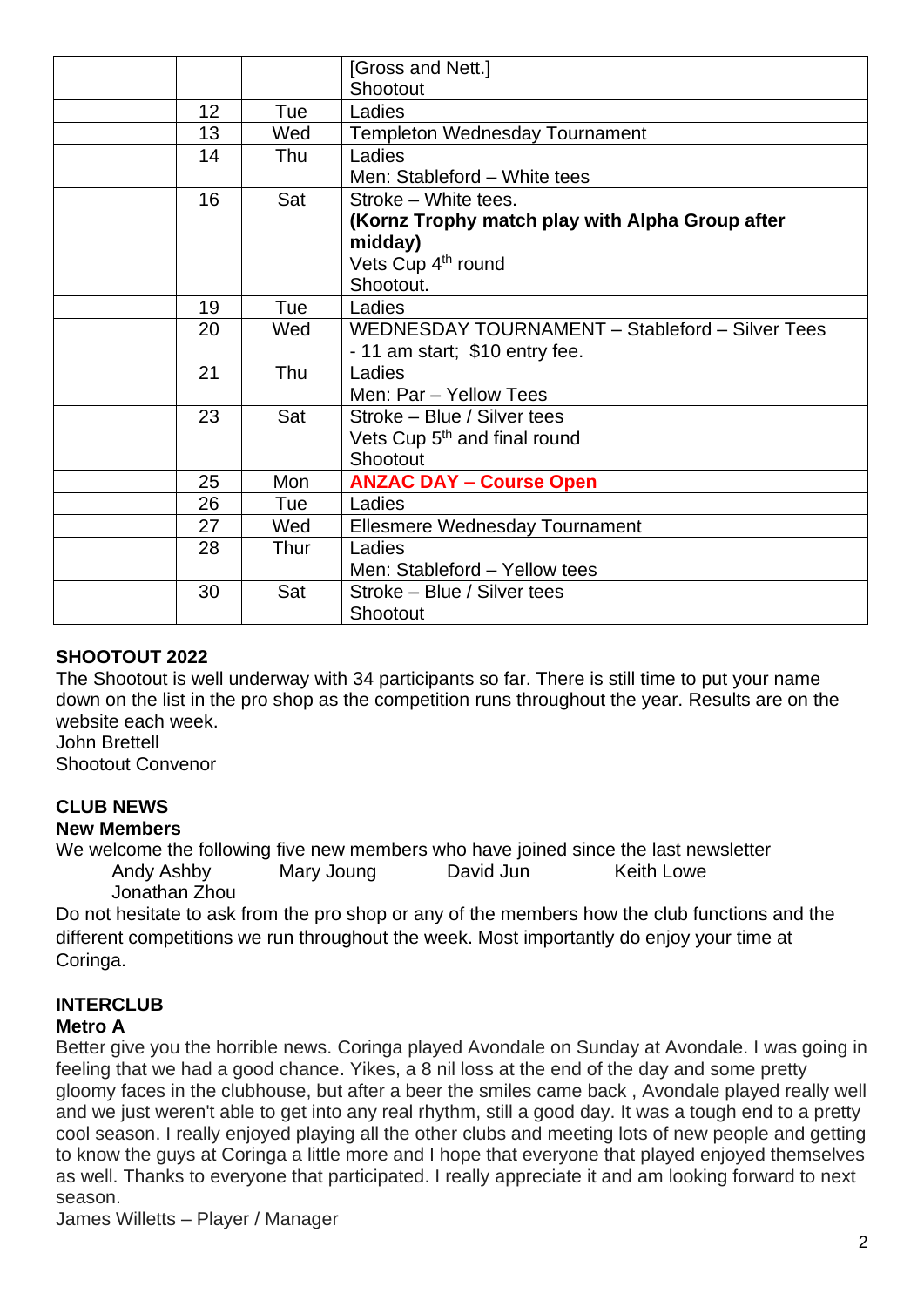## **Presidents**

The team lies in  $7<sup>th</sup>$  place at present after a  $4\frac{1}{2}$  -  $3\frac{1}{2}$  loss to McLean's Island at McLean's Island. Their next match is at Everglades on the  $27<sup>th</sup>$  of March

## **MEN'S REPORT**

This Saturday, the 26<sup>th</sup> of March, is a Par competition off the Black or White / Silver tee blocks for men and women off the Yellows. This gives those of you who like a challenge to do your best off the Black tee course. Good luck!

Last Saturday, the 19<sup>th</sup> of March, was a Stableford competition off the Blue or White tee blocks for men and the Yellow tee blocks for the women with 85 participants entering the competition equally divided between the two courses used: 41 – Blue and 44 – White.

The strong easterly wind throughout the day may conditions a little trying at times and this was reflected to s certain extent in the scoring.

The best scores came from Paul Hansen in Division One with 36 points. In Division Two; Scott Calvert and Peter McKay had 35 points. In Division Three, Bill West in and Lex Halford with 38 points, and in Division Four Courtney Wilson with 38 points and John Robinson with 36 were the leading scorers.

Lex Halford collected \$100 for the Two's Jackpot (#7 & 317), the nett eagle hole (#4) was shared by Bill Hallett and Walker lin, the Birdie hole was #17 with Walker Lin, Lex Halford and Logan Edwards sharing the spoils (#36 each), and Walker Lin completed an excellent day with the best gross of 76.

The full results are available on the website.

#### Coringa Open:

Entries for the **'The Lone Star and Joes Garage Group'** and '**NZPost'** tournament on the 9th of April have been closed, but the Government has just announced changes to the Covid restrictions. The organising committee has yet to meet to discuss these changes – more news to follow (hopefully good news for those on the waiting list!)

Dave Harvey has already accumulated 28 prizes for the limited \$10 Hundred ticket raffle which include some really great looking prizes! Thanks to the individuals who have made the donations. If there are any members who are willing to assist with sponsoring by providing cash to purchase prizes, goods, services or vouchers, then please tell one the subcommittee members Jamie Howard, Vance Heteraka, James Willetts and Dave Harvey or email Dave at [David.harvey@xtra.co.nz!](mailto:David.harvey@xtra.co.nz)

#### Upcoming events:

| 29 March   | Last night of Twilight.                              |
|------------|------------------------------------------------------|
| 6 April    | Lone Star and Joes Garage Group' Watering Tournament |
|            | (Stableford \$15 entry).                             |
| 9 April '  | Coringa Open'                                        |
| 16 April ' | Kornz Cup'                                           |

#### Closest to the Pin:

Weekly Hancock's Wine and Beer Merchants

#### Comment:

Autumn has well and truly arrived, but we the course in the best possible condition for us to enjoy! Fortunately, the forecast for Saturday seems to be dry but cloudy at this stage. Get out there and enjoy.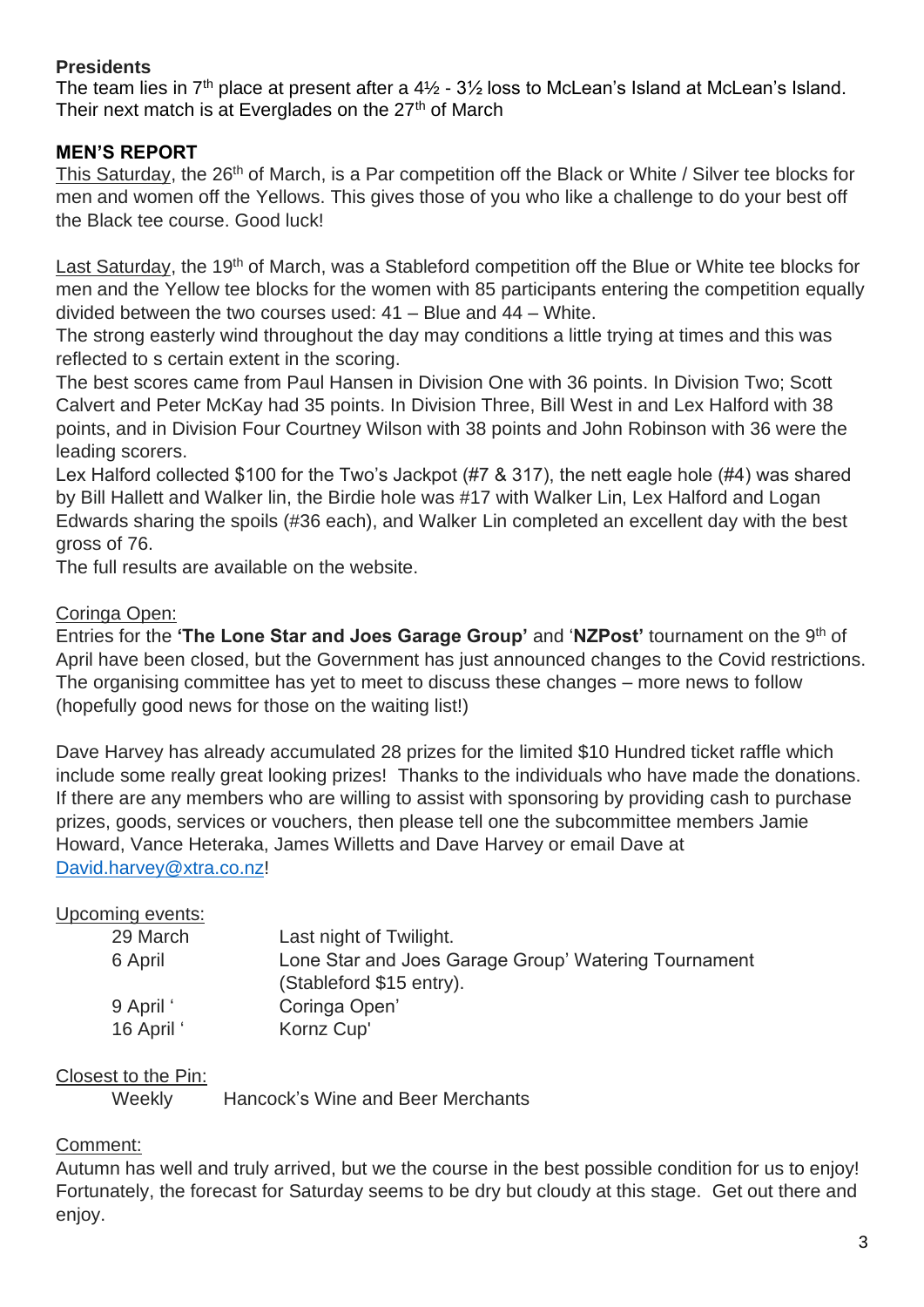John Brettell For Match Committee

### **LADIES REPORT**

**Tournaments** 

Everglades Thursday 7<sup>th</sup> April

For all tournaments, please contact Leigh on 0274340872 if you want to play in any of them.

Coringa Open- Draw is on the website and on the notice board upstairs

**Saturday** 

Four ladies played a Stableford competition: 1st was Anne M with 18 Stablefords and 2<sup>nd</sup> was Tracey on countback from Fay with 13 Stablefords.

Slots have been booked for this coming Saturday at 9.06am. Please go online and add your name if you are wanting to play

18-hole ladies

Dave Harvey is happy to accommodate you within the men's game on a Saturday Sunday

Results: Six played last Sunday…. Jay won with 23 Stablefords and Jane had 20 Stablefords. Starting time is again 9.30 on 27th

**Tuesday** 

Rained off.

**Thursdav** 

Best nett for LGU- Ten ladies played.

1<sup>st</sup> was Myra with 36 Nett, 2<sup>nd</sup> Ellen with 37 Nett and 3<sup>rd</sup> Janice McPhail with 39 Nett

Today Chris Hendry joined us, Welcome Chris, it was nice to have you playing with us. Interclub

Coringa played Greendale at Avonside. Coringa won 63 / 46

Don't forget to follow Coringa on Facebook

Anne Morgan

#### **WEDNESDAY GOLF**

Next week is the 5<sup>th</sup> Wednesday of the month so there will be a \$10 with tee off time from 10:30am to 11:30am. If you are free do put this in your diary. See you there!

We will have our **'The Lone Star and Joes Garage Group' \$15 Tournament** on Wednesday 6th of April. The tournament starts at 10.30 am and everyone must be on the course by 11.30. Just turn up and join group for a round!

David Harvey

#### **THURSDAY MEN'S GOLF**

A pleasant, mild morning (for a change), greeted the 26 players, including the welcome appearance of Di Smith. Great to see you there. You obviously enjoyed your day with such a great round of golf! In fact the scoring was excellent with 36 points missing out on a prize. This doesn't happen too often these days!

Chris Cottrell was absent recovering from his successful eye surgery yesterday so 'money prizes' were awarded, and with Murita away Wing Gin and John Matthews managed the bar afterwards. Thanks for that!

The results: ( \$10 will be paid into your accounts for the prize winners.)

| 1 <sup>st</sup> | David Stead          | 42 |
|-----------------|----------------------|----|
| 2 <sub>nd</sub> | Di Smith             | 40 |
| 3rd             | Wing Gin             | 40 |
| 4 <sup>th</sup> | <b>Robert Pryce</b>  | 39 |
| 5 <sup>th</sup> | <b>Spencer Wicks</b> | 38 |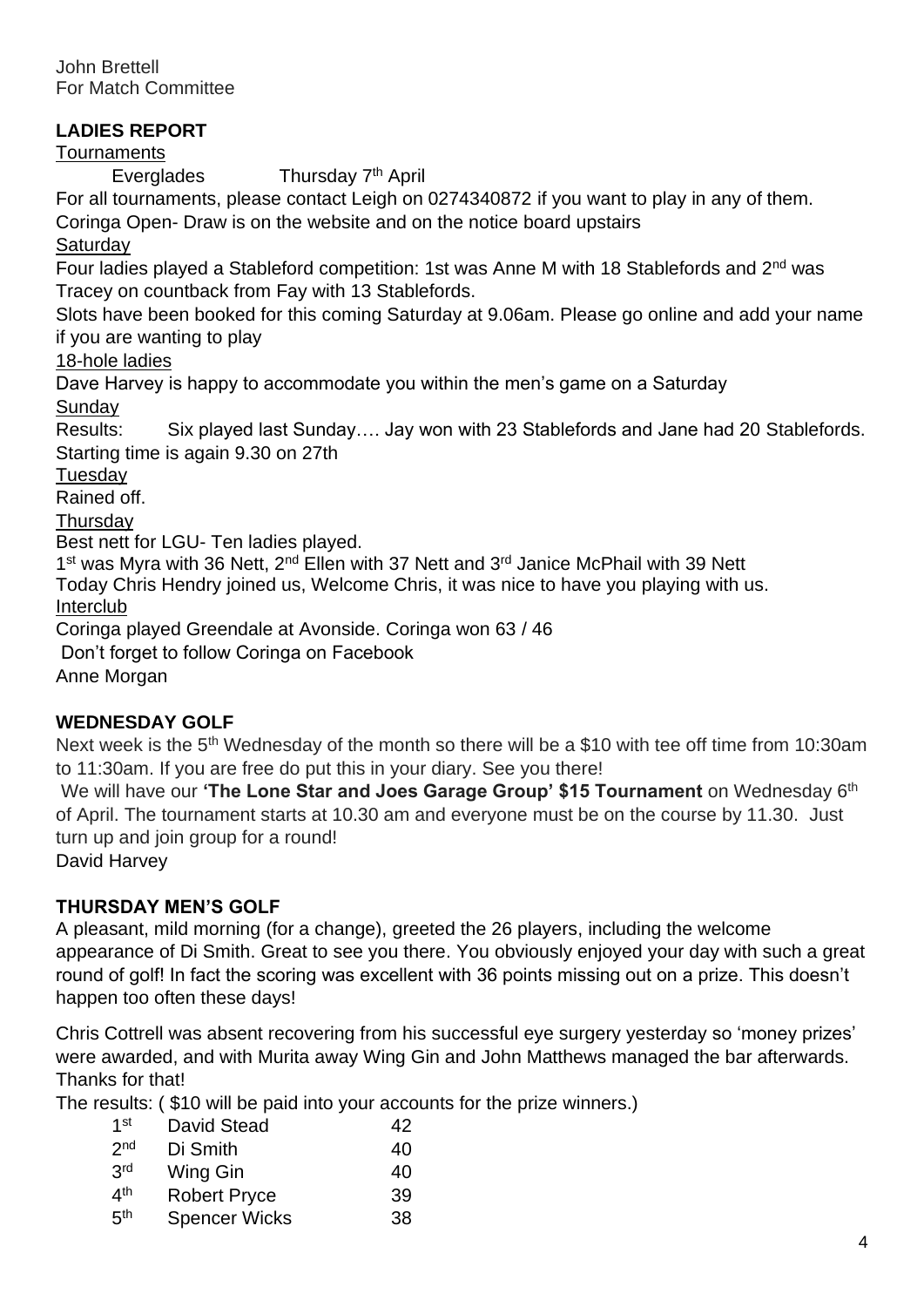#### $6<sup>th</sup>$ Duncan Shaw-Brown 37

Evidence of the state of the greens was the 6 twos we had today: Paul Carpinter (2) and Wing Gin, Bill West, Lex Halford, & Robert Pryce (\$5 will paid into your accounts for each two.) See you all next Thursday John Brettell

# **TWILIGHT 2021-2022**

The Twilight programme has two Tuesday's to go with the scheduled final night on the 29th of

March. They begin every Tuesday evening with a shotgun start shortly after 5:30pm. Everyone is welcome! Members \$5 and Guests \$10

Good prizes and a Burger meal to follow - \$10

Gordon McCov Twilight Convenor



# **AND NOW**

## *Golf Truisms*

- Golf balls are like eggs they're white, they're sold by the dozen, and a week later you have to buy more
- The pro-shop gets its name from the fact that you must have the income of a professional golfer to buy anything in there.
- It's amazing how a golfer who never helps with house or vard work will replace his divots, repair his ball marks, and rake his sand traps.
- Did you ever notice that it's a lot easier to get up at 6:00 a.m. to play golf than at 10:00 to mow the yard or go to church?
- It takes longer to become good at golf than it does brain surgery. On the other hand, you seldom get to ride around in a cart, drink beer and eat hot dogs while performing brain surgery.
- A good drive on the 18th hole has stopped many a golfer from giving up the game.
- A good golf partner is one who's slightly worse than you.
- The rake is always in the other trap.
- If there's a storm rolling in, you'll be having the game of your life.

And another contribution, this time from Andrei Cotinga………